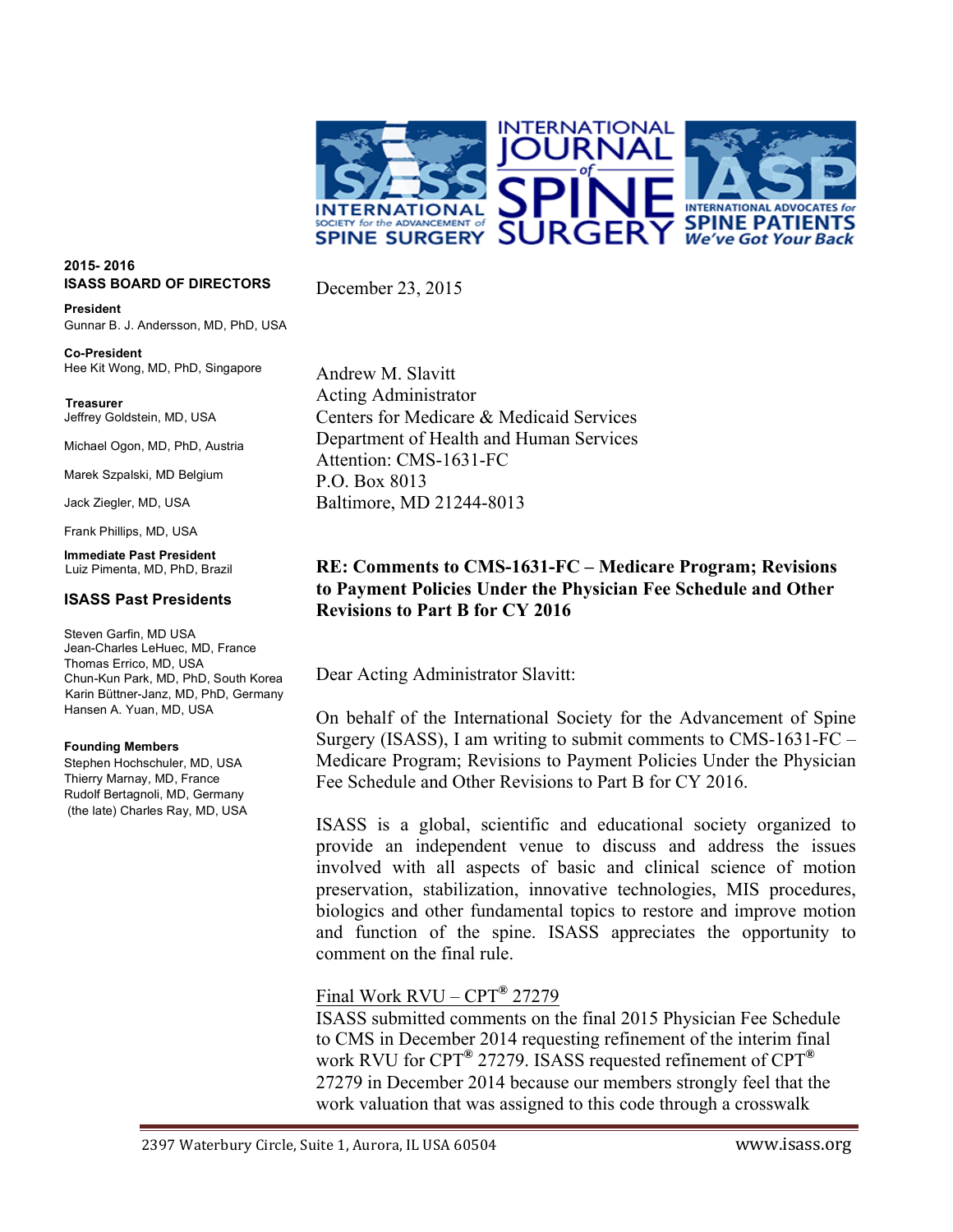methodology is undervalued at 9.03 work RVUs. Total physician time, technical skill, extensive use of multi-directional image guidance, global service time, and total resource utilization required to complete the procedure is greater than is represented in a work value of 9.03.

Prior to requesting refinement of CPT**®** 27279 to CMS in December 2014, ISASS conducted a paired comparison survey utilizing Rasch methodology and submitted the results of the survey in conjunction with our request for refinement to CMS. The Rasch method has a wellestablished track record in education, marketing, and health economics where it has been used to find the desirability of health states or medical conditions and relative work effort of healthcare procedures. The Rasch method for healthcare procedures involves the use of paired comparisons. In a traditional Rasch analysis, each CPT**®** code in a set is paired with every other code in that set, and each respondent indicates which of each pair requires the greater work effort. Then logistic regression methods are used to estimate the probability that each procedure is more work than the others, and to estimate the difficulty or work-effort score for each procedure in the set. The scores are logits (log of the odds ratio) and are values on a cardinal scale with one procedure set to a score of 0. After the difficulty or work effort scores are generated, RVUs are estimated by regression analysis using existing RVUs.

The first paired comparison survey was conducted as a pilot by ISASS to determine if there was validity in our members' concerns about the work RVU assignment to CPT<sup>®</sup> 27279. The survey was administered and analyzed by non-affiliated third parties in December 2014. This pilot survey utilized ten comparator CPT**®** codes reflective of common spine surgeries and was sent to ninety-three ISASS committee members. Twenty spine surgeons who perform this type of procedure completed the survey. The survey presented each comparator CPT**®** code with its code descriptor as well as the description of CPT**®** 27279, and asked the surgeon to indicate whether CPT**®** 27279 was greater, equal, or less in terms of work effort to the comparator code. Work effort was defined as "the time and skill level required to perform the procedure". The results of the pilot analysis suggest that the work RVU for CPT**®** 27279 should be 14.36.

In March/April 2015, ISASS conducted a second paired comparison survey utilizing Rasch methodology and submitted the results to CMS in May 2015 as a supplement to the results of the first survey and our request for refinement. The second paired comparison survey was conducted by ISASS and the Society for Minimally Invasive Spine Surgery (SMISS) and was administered and analyzed in March and April 2015. This survey reached a broader set of surgeons and used a broader inclusive set of comparator CPT**®** codes (27 versus 10). Thirtyfour surgeons met the criteria and completed the survey. The methodology of the second survey mirrored the methodology of the first survey. The results of the second analysis suggest that the work RVU for CPT**®** 27279 should be 14.10. This finding of a higher work RVU than assigned by CMS through a crosswalk analogy was consistent with the first analysis.

CMS notified ISASS in July 2015 that our request for refinement panel had been granted and ISASS presented information on the methodology and results of the two paired comparison surveys in addition to a separate study by Garber, Ledonio and Polly "How Much Work Effort is Involved in Minimally Invasive Sacroiliac Joint Fusion?" to the refinement panel in August 2015. The study by Garber, Ledonio and Polly compared the work effort of minimally invasive